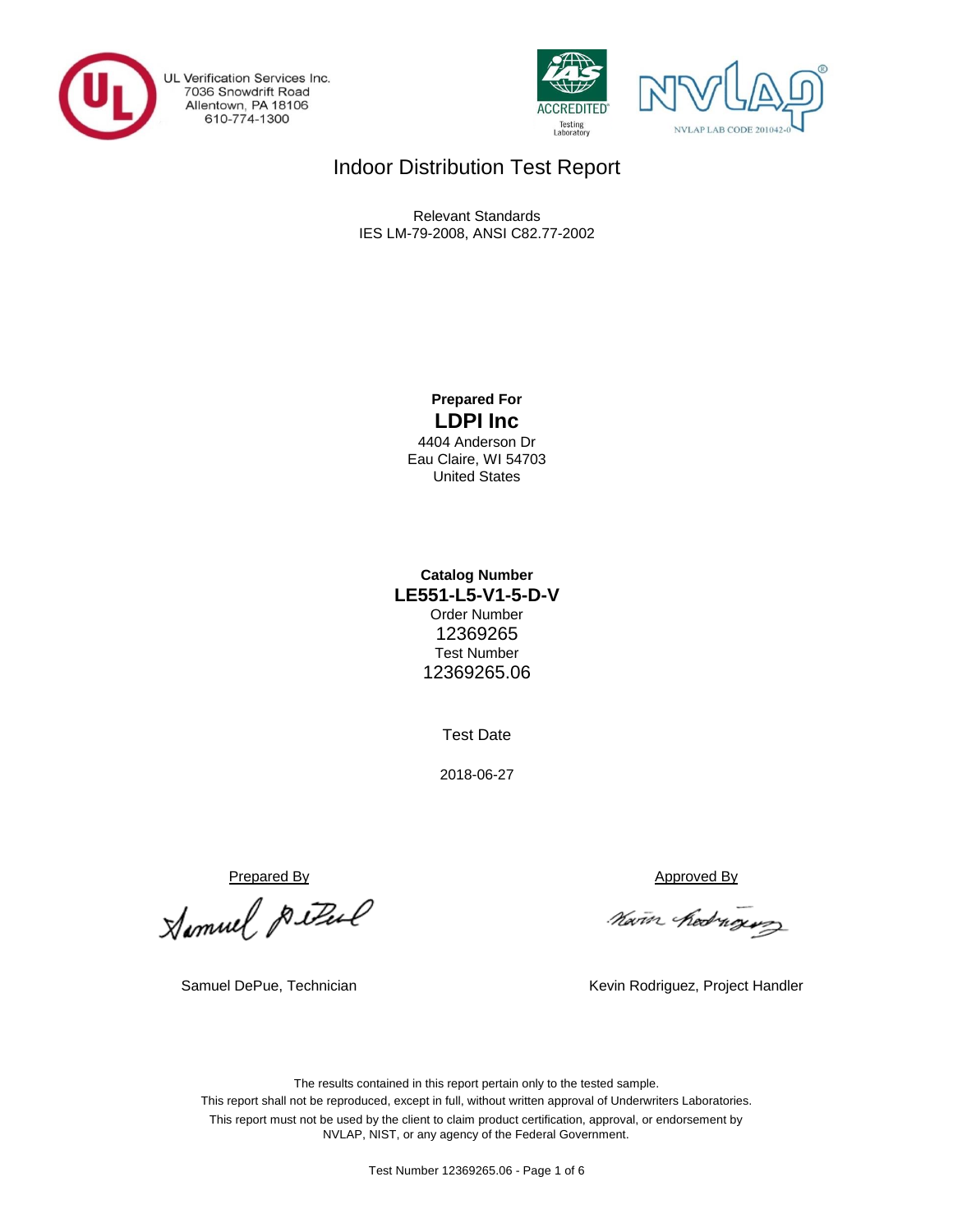

**Mounting:** Pendant<br> **Ballast/Driver:** Pendant<br>
Dne Inve **Luminaire Description:**<br>Lamp:

One Inventronics EUD-096S210DTA driver Formed aluminum housing, clear/frosted glass lens enclosures<br>360 white LEDs



### **Luminaire Characteristics**

| 45.25 in. |
|-----------|
| 13.00 in. |
| 2.75 in.  |
|           |

## **Summary of Results Test Conditions**

Maximum Candela: 2701 Candela Luminaire Efficacy: Total Luminaire Output:

8319 Lumens<br>122.4 lm/w

| Test Temperature: | 24.8 $\degree$ C |
|-------------------|------------------|
| Voltage:          | 120.0 VAC        |
| Current:          | 0.5708 A         |
| Power:            | 67.99 W          |
| Power Factor:     | 0.993            |
| Frequency:        | 60 Hz            |
| Current THD:      | 7.38 %           |
|                   |                  |

Laboratory results may not be representative of field performance Ballast factors have not been applied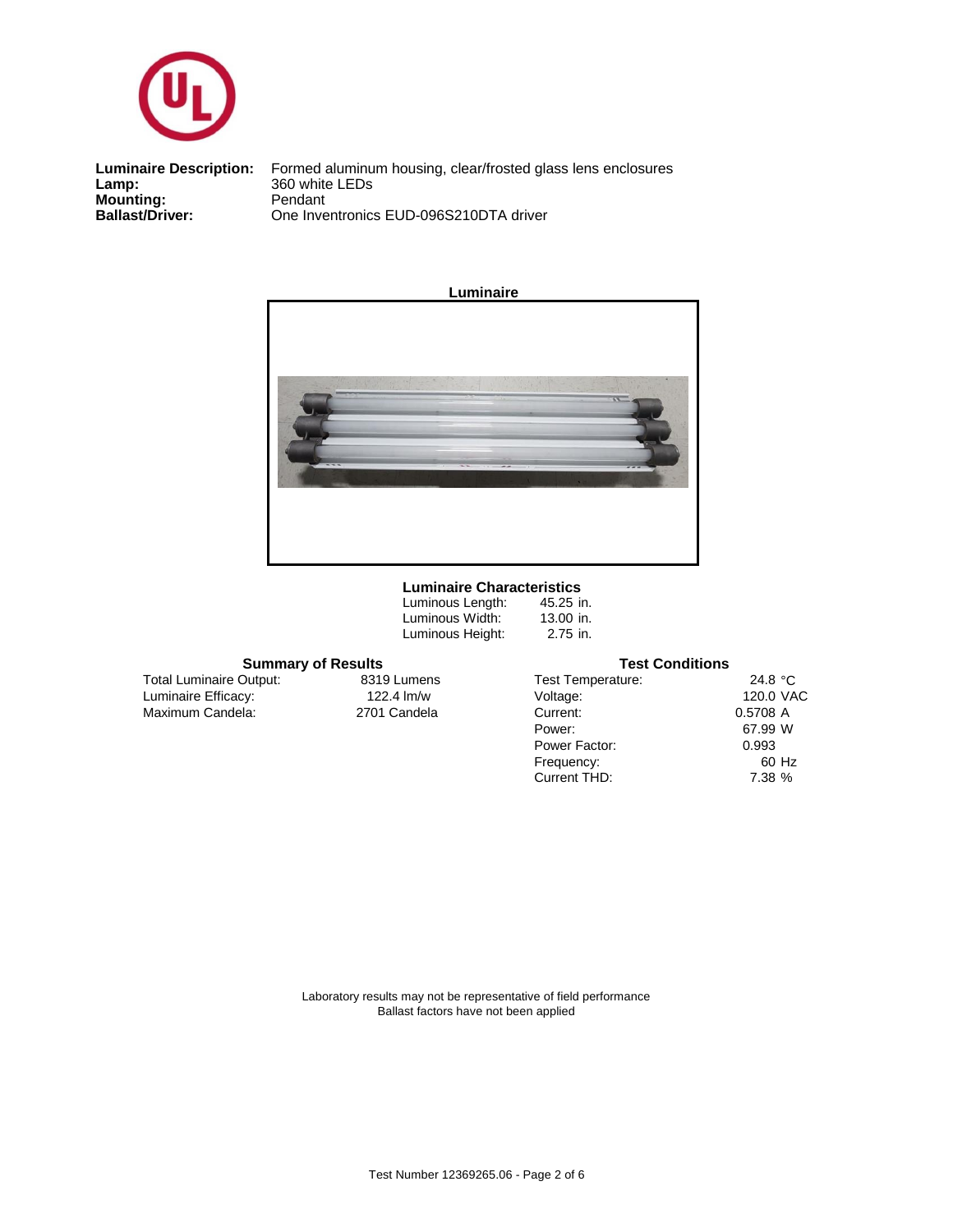

# **Distribution - Goniophotometer**

| <b>Distribution Test Conditions</b> |                |          |              |                      |                  |                    |  |  |
|-------------------------------------|----------------|----------|--------------|----------------------|------------------|--------------------|--|--|
| Temperature                         | <b>Voltage</b> | Current  | <b>Power</b> | <b>IPower Factor</b> | <b>Frequency</b> | <b>Current THD</b> |  |  |
| 24.8 $°C$                           | 120.0 VAC      | 0.5708 A | 67.99 W      | 0.993                | 60 Hz            | 7.38 %             |  |  |

#### 8319 Lumens 2701 Candela 1.31 2701 90-270: **Maximum Candela: Spacing Criteria Total Lumen Output:** 0-180: 1.20 **Summary of Results Luminaire Efficacy:** 122.4 lm/w **Polar Plot** 105 120 135 150 180 150 135 120 105



## **Zonal Lumen Summary**

| Zone      | Lumens | % of Luminaire | Zone    | Lumens | % of Luminaire | Zone    | Lumens | % of Luminaire |
|-----------|--------|----------------|---------|--------|----------------|---------|--------|----------------|
| 0-5       | 64.3   | 0.8%           | 60-65   | 578.1  | 6.9%           | 120-125 | 6.7    | 0.1%           |
| $5 - 10$  | 190.5  | 2.3%           | 65-70   | 503.5  | 6.1%           | 125-130 | 5.3    | 0.1%           |
| $10 - 15$ | 310.0  | 3.7%           | 70-75   | 416.8  | 5.0%           | 130-135 | 2.6    | 0.0%           |
| 15-20     | 419.1  | 5.0%           | 75-80   | 309.7  | 3.7%           | 135-140 | 0.5    | $0.0\%$        |
| $20 - 25$ | 514.2  | 6.2%           | 80-85   | 183.7  | 2.2%           | 140-145 | 0.1    | $0.0\%$        |
| $25 - 30$ | 592.1  | 7.1%           | 85-90   | 79.6   | 1.0%           | 145-150 | 0.0    | $0.0\%$        |
| $30 - 35$ | 651.0  | 7.8%           | 90-95   | 35.0   | 0.4%           | 150-155 | 0.0    | 0.0%           |
| $35 - 40$ | 690.3  | 8.3%           | 95-100  | 11.6   | 0.1%           | 155-160 | 0.0    | 0.0%           |
| $40 - 45$ | 709.3  | 8.5%           | 100-105 | 2.9    | $0.0\%$        | 160-165 | 0.0    | 0.0%           |
| 45-50     | 706.5  | 8.5%           | 105-110 | 3.5    | $0.0\%$        | 165-170 | 0      | 0.0%           |
| 50-55     | 682.5  | 8.2%           | 110-115 | 4.5    | 0.1%           | 170-175 | 0      | $0.0\%$        |
| 55-60     | 638.5  | 7.7%           | 115-120 | 6.3    | 0.1%           | 175-180 | 0      | 0.0%           |

| Zone     | Lumens | % of Luminaire |
|----------|--------|----------------|
| $0 - 40$ | 3432   | 41.2%          |
| $0 - 60$ | 6168   | 74.1%          |
| 0-90     | 8240   | 99.0%          |
| 90-180   | 79     | በ.ዓ%           |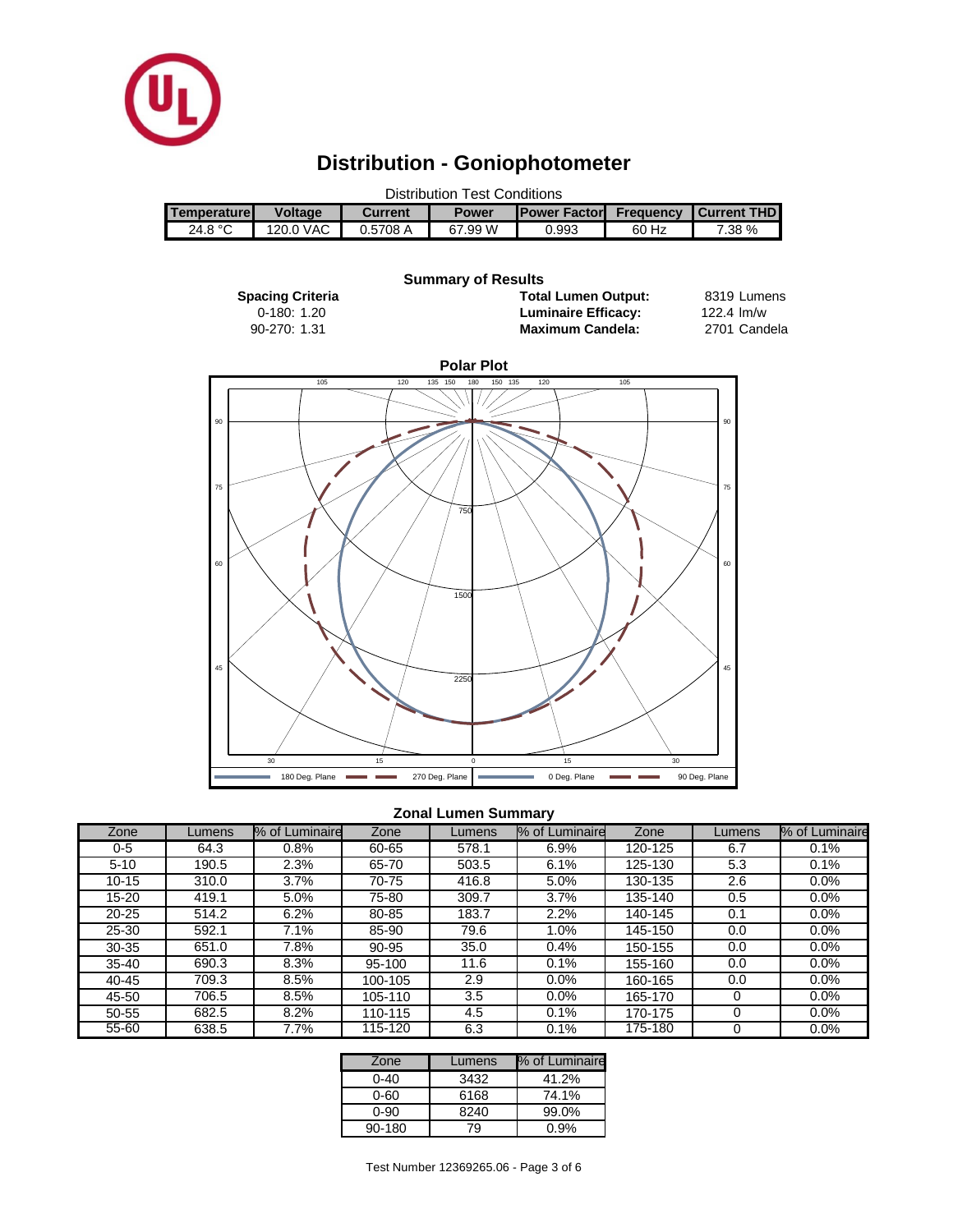

### **Candela Tabulation** Horizontal Angle (Degrees)

|                |                |          |                |                |                         |                |                |             | ञ    |                |                |                |                |                |                |             |
|----------------|----------------|----------|----------------|----------------|-------------------------|----------------|----------------|-------------|------|----------------|----------------|----------------|----------------|----------------|----------------|-------------|
|                | $\overline{0}$ | 22.5     | 45             | 67.5           | 90                      | 112.5          | 135            | 157.5       | 180  | 202.5          | 225            | 247.5          | 270            | 292.5          | 315            | 337.5       |
| $\overline{0}$ | 2696           | 2696     | 2696           | 2696           | 2696                    | 2696           | 2696           | 2696        | 2696 | 2696           | 2696           | 2696           | 2696           | 2696           | 2696           | 2696        |
| 5              | 2674           | 2684     | 2683           | 2687           | 2675                    | 2687           | 2683           | 2684        | 2674 | 2684           | 2683           | 2687           | 2675           | 2687           | 2683           | 2684        |
| 10             | 2630           | 2640     | 2643           | 2653           | 2645                    | 2653           | 2643           | 2640        | 2630 | 2640           | 2643           | 2653           | 2645           | 2653           | 2643           | 2640        |
| 15             | 2557           | 2570     | 2583           | 2601           | 2596                    | 2601           | 2583           | 2570        | 2557 | 2570           | 2583           | 2601           | 2596           | 2601           | 2583           | 2570        |
| 20             | 2457           | 2475     | 2504           | 2534           | 2535                    | 2534           | 2504           | 2475        | 2457 | 2475           | 2504           | 2534           | 2535           | 2534           | 2504           | 2475        |
| 25             | 2329           | 2353     | 2402           | 2450           | 2462                    | 2450           | 2402           | 2353        | 2329 | 2353           | 2402           | 2450           | 2462           | 2450           | 2402           | 2353        |
| 30             | 2176           | 2208     | 2279           | 2353           | 2375                    | 2353           | 2279           | 2208        | 2176 | 2208           | 2279           | 2353           | 2375           | 2353           | 2279           | 2208        |
| 35             | 2002           | 2046     | 2148           | 2240           | 2269                    | 2240           | 2148           | 2046        | 2002 | 2046           | 2148           | 2240           | 2269           | 2240           | 2148           | 2046        |
| 40             | 1823           | 1873     | 2003           | 2117           | 2156                    | 2117           | 2003           | 1873        | 1823 | 1873           | 2003           | 2117           | 2156           | 2117           | 2003           | 1873        |
| 45             | 1613           | 1687     | 1848           | 1982           | 2031                    | 1982           | 1848           | 1687        | 1613 | 1687           | 1848           | 1982           | 2031           | 1982           | 1848           | 1687        |
| 50             | 1392           | 1486     | 1681           | 1839           | 1893                    | 1839           | 1681           | 1486        | 1392 | 1486           | 1681           | 1839           | 1893           | 1839           | 1681           | 1486        |
| 55             | 1165           | 1276     | 1499           | 1678           | 1747                    | 1678           | 1499           | 1276        | 1165 | 1276           | 1499           | 1678           | 1747           | 1678           | 1499           | 1276        |
| 60             | 934            | 1065     | 1314           | 1508           | 1579                    | 1508           | 1314           | 1065        | 934  | 1065           | 1314           | 1508           | 1579           | 1508           | 1314           | 1065        |
| 65             | 705            | 862      | 1133           | 1327           | 1396                    | 1327           | 1133           | 862         | 705  | 862            | 1133           | 1327           | 1396           | 1327           | 1133           | 862         |
| 70             | 484            | 669      | 951            | 1130           | 1190                    | 1130           | 951            | 669         | 484  | 669            | 951            | 1130           | 1190           | 1130           | 951            | 669         |
| 75             | 289            | 497      | 767            | 903            | 934                     | 903            | 767            | 497         | 289  | 497            | 767            | 903            | 934            | 903            | 767            | 497         |
| 80             | 132            | 347      | 540            | 586            | 591                     | 586            | 540            | 347         | 132  | 347            | 540            | 586            | 591            | 586            | 540            | 347         |
| 85             | 31             | 175      | 259            | 291            | 303                     | 291            | 259            | 175         | 31   | 175            | 259            | 291            | 303            | 291            | 259            | 175         |
| 90             | $\mathbf 0$    | 39       | 104            | 144            | 157                     | 144            | 104            | 39          | 0    | 39             | 104            | 144            | 157            | 144            | 104            | 39          |
| 95             | 0              | 4        | 38             | 73             | 86                      | 73             | 38             | 4           | 0    | 4              | 38             | 73             | 86             | 73             | 38             | 4           |
| 100            | 0              | 3        | 5              | 14             | 21                      | 14             | 5              | 3           | 0    | 3              | 5              | 14             | 21             | 14             | 5              | 3           |
| 105            | 0              | 6        | $\overline{7}$ | $\overline{7}$ | 7                       | $\overline{7}$ | $\overline{7}$ | 6           | 0    | 6              | $\overline{7}$ | $\overline{7}$ | $\overline{7}$ | $\overline{7}$ | $\overline{7}$ | 6           |
| 110            | $\mathbf 0$    | 3        | 12             | 10             | 9                       | 10             | 12             | 3           | 0    | 3              | 12             | 10             | 9              | 10             | 12             | 3           |
| 115            | $\mathbf 0$    | 0        | 18             | 18             | 16                      | 18             | 18             | $\mathbf 0$ | 0    | $\mathbf 0$    | 18             | 18             | 16             | 18             | 18             | $\mathbf 0$ |
| 120            | 0              | 0        | 22             | 24             | 24                      | 24             | 22             | $\mathbf 0$ | 0    | $\overline{0}$ | 22             | 24             | 24             | 24             | 22             | $\mathbf 0$ |
| 125            | 0              | 0        | 10             | 31             | 30                      | 31             | 10             | 0           | 0    | 0              | 10             | 31             | 30             | 31             | 10             | $\mathbf 0$ |
| 130            | 0              | 0        | 1              | 22             | 32                      | 22             | 1              | 0           | 0    | 0              | $\mathbf{1}$   | 22             | 32             | 22             | 1              | $\Omega$    |
| 135            | 0              | 0        | 1              | 5              | 14                      | 5              | 1              | $\mathbf 0$ | 0    | 0              | 1              | 5              | 14             | 5              | 1              | 0           |
| 140            | 0              | 0        | 0              | $\mathbf{1}$   | $\overline{\mathbf{c}}$ | 1              | 0              | 0           | 0    | 0              | 0              | 1              | 2              | 1              | 0              | 0           |
| 145            | 0              | 0        | 0              | 0              | 1                       | $\mathbf 0$    | 0              | $\mathbf 0$ | 0    | 0              | 0              | 0              | $\mathbf{1}$   | 0              | 0              | $\mathbf 0$ |
| 150            | 0              | 0        | 0              | $\mathbf 0$    | 0                       | 0              | 0              | 0           | 0    | 0              | 0              | 0              | $\mathbf 0$    | 0              | 0              | $\mathbf 0$ |
| 155            | 0              | 0        | $\mathbf 0$    | $\mathbf 0$    | 0                       | $\mathbf 0$    | $\mathbf 0$    | 0           | 0    | 0              | 0              | 0              | $\mathbf 0$    | 0              | 0              | 0           |
| 160            | 0              | 0        | 0              | $\mathbf 0$    | 0                       | $\mathbf 0$    | $\mathbf 0$    | 0           | 0    | $\mathbf 0$    | 0              | 0              | $\mathbf 0$    | 0              | 0              | $\mathbf 0$ |
| 165            | 0              | 0        | 0              | $\mathbf 0$    | 0                       | 0              | $\mathbf 0$    | 0           | 0    | $\mathbf 0$    | 0              | 0              | $\mathbf 0$    | 0              | 0              | $\mathbf 0$ |
| 170            | $\mathbf 0$    | 0        | 0              | $\mathbf 0$    | $\mathbf 0$             | $\mathbf 0$    | $\mathbf 0$    | $\mathbf 0$ | 0    | $\mathbf 0$    | $\overline{0}$ | $\mathbf 0$    | $\mathbf 0$    | 0              | 0              | $\mathbf 0$ |
| 175            | 0              | 0        | $\mathbf 0$    | $\mathbf 0$    | 0                       | $\mathbf 0$    | 0              | 0           | 0    | 0              | 0              | 0              | $\mathbf 0$    | 0              | 0              | 0           |
| 180            | $\Omega$       | $\Omega$ | 0              | $\Omega$       | 0                       | $\Omega$       | $\Omega$       | $\Omega$    | 0    | $\Omega$       | $\Omega$       | $\Omega$       | $\Omega$       | 0              | $\Omega$       | 0           |

## **Average Luminance (cd/m<sup>2</sup> )**

|                             | Horizontal Angle (Degrees) |      |      |      |  |  |  |  |  |  |
|-----------------------------|----------------------------|------|------|------|--|--|--|--|--|--|
|                             |                            |      | 45   | 90   |  |  |  |  |  |  |
|                             |                            | 7104 | 7104 | 7104 |  |  |  |  |  |  |
| Vertical Angle<br>(Degrees) | 45                         | 5666 | 5776 | 6248 |  |  |  |  |  |  |
|                             | 55                         | 4926 | 5400 | 6162 |  |  |  |  |  |  |
|                             | 65                         | 3888 | 5001 | 5988 |  |  |  |  |  |  |
|                             | 75                         | 2396 | 4545 | 5314 |  |  |  |  |  |  |
|                             | 85                         | 553  | 2449 | 2676 |  |  |  |  |  |  |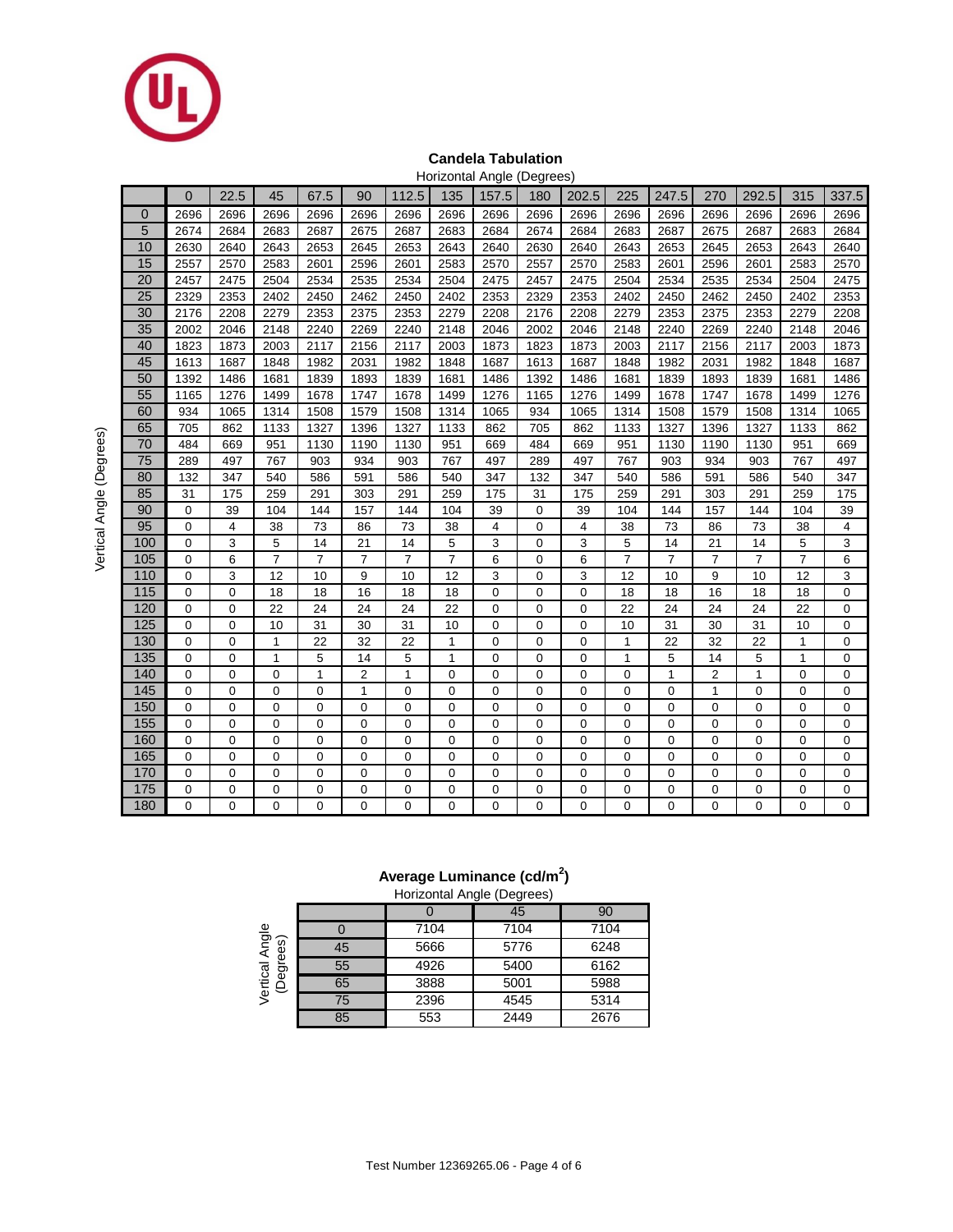

# **Coefficients of Utilization - Zonal Cavity Method**

|                                      | <b>Effective Floor Cavity Reflectance 20%</b>                                                   |     |     |     |     |     |     |     |     |     |     |     |     |     |     |     |     |    |
|--------------------------------------|-------------------------------------------------------------------------------------------------|-----|-----|-----|-----|-----|-----|-----|-----|-----|-----|-----|-----|-----|-----|-----|-----|----|
| <b>Ceiling Cavity</b><br>Reflectance |                                                                                                 |     | 80  |     |     |     | 70  |     |     | 50  |     |     | 30  |     |     | 10  |     |    |
| <b>Wall Reflectance</b>              | 70                                                                                              | 50  | 30  | 10  | 70  | 50  | 30  | 10  | 50  | 30  | 10  | 50  | 30  | 10  | 50  | 30  | 10  |    |
| <b>Room Cavity</b><br>Ratio (RCR)    | $***$<br>Values are expressed as percent of total lumen output delivered to the task surface ** |     |     |     |     |     |     |     |     |     |     |     |     |     |     |     |     |    |
| $\Omega$                             | 119                                                                                             | 119 | 119 | 119 | 116 | 116 | 116 | 116 | 111 | 111 | 111 | 106 | 106 | 106 | 101 | 101 | 101 | 99 |
|                                      | 108                                                                                             | 102 | 98  | 94  | 105 | 100 | 96  | 92  | 96  | 92  | 89  | 91  | 89  | 86  | 88  | 85  | 83  | 81 |
| $\mathfrak{p}$                       | 97                                                                                              | 89  | 81  | 75  | 95  | 87  | 80  | 74  | 83  | 77  | 72  | 79  | 75  | 70  | 76  | 72  | 69  | 66 |
| 3                                    | 88                                                                                              | 77  | 69  | 62  | 86  | 76  | 68  | 61  | 72  | 66  | 60  | 70  | 64  | 59  | 67  | 62  | 58  | 55 |
| 4                                    | 81                                                                                              | 68  | 59  | 52  | 78  | 67  | 58  | 52  | 64  | 57  | 51  | 62  | 55  | 50  | 59  | 54  | 49  | 47 |
| 5                                    | 74                                                                                              | 61  | 51  | 45  | 72  | 60  | 51  | 44  | 57  | 50  | 44  | 55  | 48  | 43  | 53  | 47  | 43  | 40 |
| 6                                    | 68                                                                                              | 55  | 45  | 39  | 66  | 54  | 45  | 39  | 52  | 44  | 38  | 50  | 43  | 38  | 48  | 42  | 37  | 35 |
|                                      | 63                                                                                              | 49  | 40  | 34  | 62  | 49  | 40  | 34  | 47  | 39  | 34  | 45  | 38  | 33  | 44  | 38  | 33  | 31 |
| 8                                    | 59                                                                                              | 45  | 36  | 30  | 57  | 44  | 36  | 30  | 43  | 35  | 30  | 42  | 35  | 30  | 40  | 34  | 29  | 28 |
| 9                                    | 55                                                                                              | 41  | 33  | 27  | 54  | 41  | 33  | 27  | 39  | 32  | 27  | 38  | 32  | 27  | 37  | 31  | 27  | 25 |
| 10                                   | 52                                                                                              | 38  | 30  | 25  | 50  | 38  | 30  | 25  | 36  | 29  | 24  | 35  | 29  | 24  | 35  | 28  | 24  | 22 |

| <b>Beam and Field Information</b> |               |  |  |  |  |  |  |  |  |
|-----------------------------------|---------------|--|--|--|--|--|--|--|--|
| CIE Type:                         | Direct        |  |  |  |  |  |  |  |  |
| Center Beam Intensity:            | 2696 Candela  |  |  |  |  |  |  |  |  |
| Central Cone Intensity:           | 2691 Candela  |  |  |  |  |  |  |  |  |
| Beam Flux:                        | 6101.6 Lumens |  |  |  |  |  |  |  |  |
| Beam Angle (0-180):               | 102.0 Degrees |  |  |  |  |  |  |  |  |
| Beam Angle (90-270):              | 132.4 Degrees |  |  |  |  |  |  |  |  |
| Field Angle (0-180):              | 151.1 Degrees |  |  |  |  |  |  |  |  |
| Field Angle (90-270):             | 171.7 Degrees |  |  |  |  |  |  |  |  |